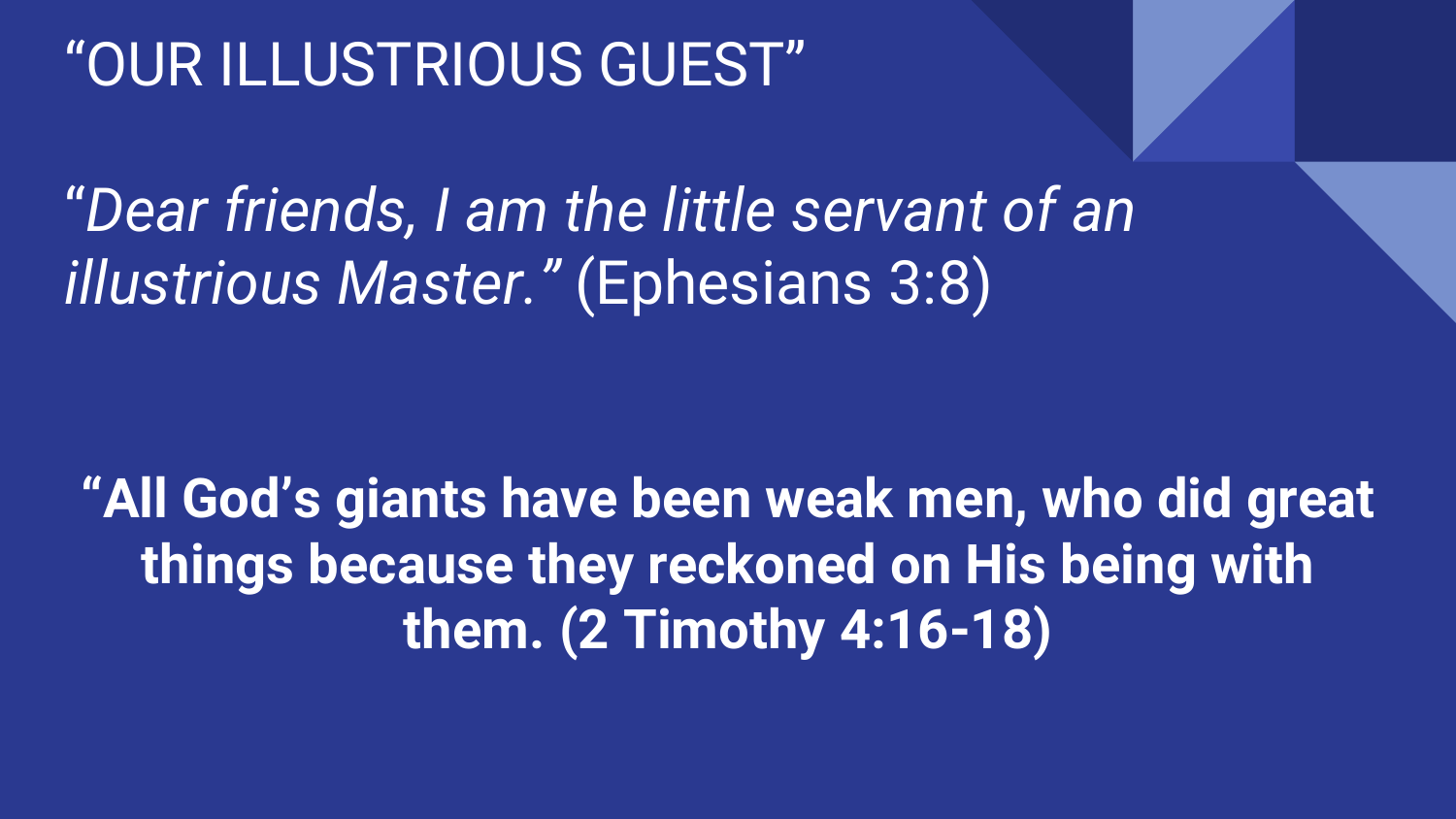## **NOTHING BUT WEAKNESS (Hebrews 11:32-35)**

**Lack of trust is at the root of almost all our sins and all our weakness, and how shall we escape it but by looking to God and observing His faithfulness. The man (and woman) who holds God's faithfulness will not be foolhardy or reckless, but he will be ready for every emergency."**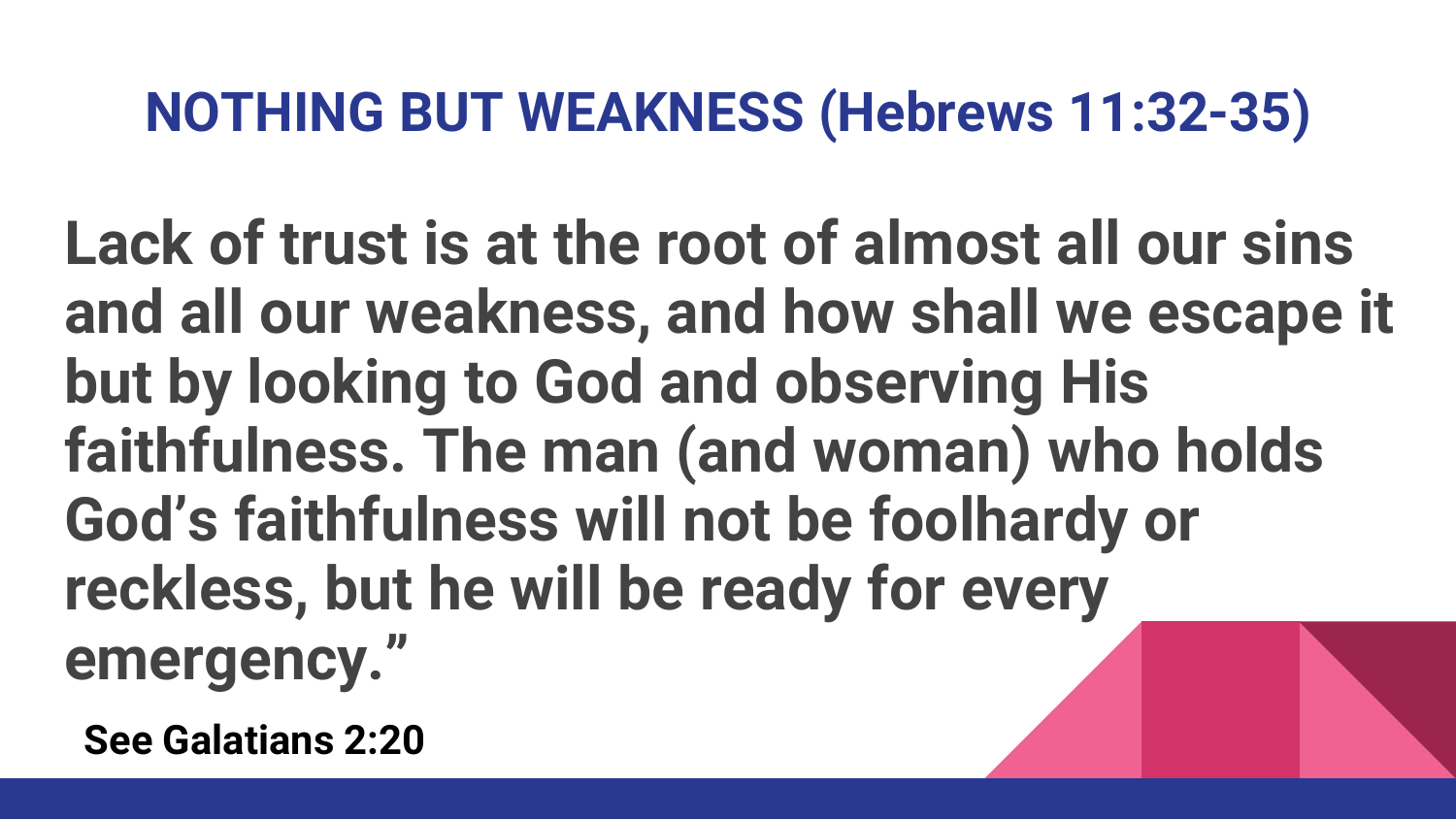**"When I am a man I mean to be a missionary and go to China" (4 or 5)**

**Saved at 17. Trials, temptations of youth, and the tuggings of the Holy Spirit on his heart.**

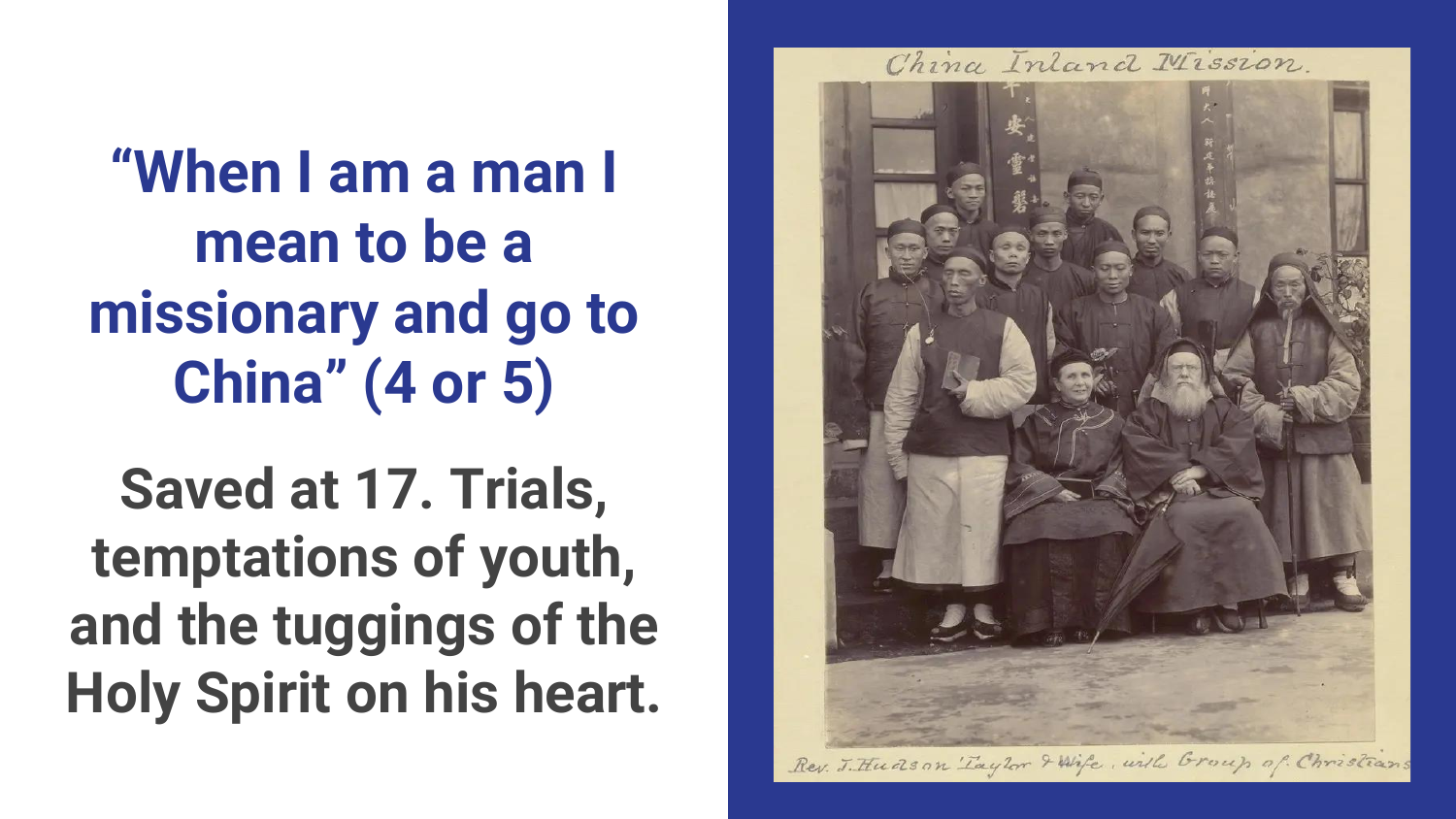CONVERSION: His mother left him home, while she visited a friend a hundred miles away. Impressed by the Spirit to pray for he son, she went to her room, locked the door, and prayed for hours until she sensed in her heart that young Hudson had trusted Christ.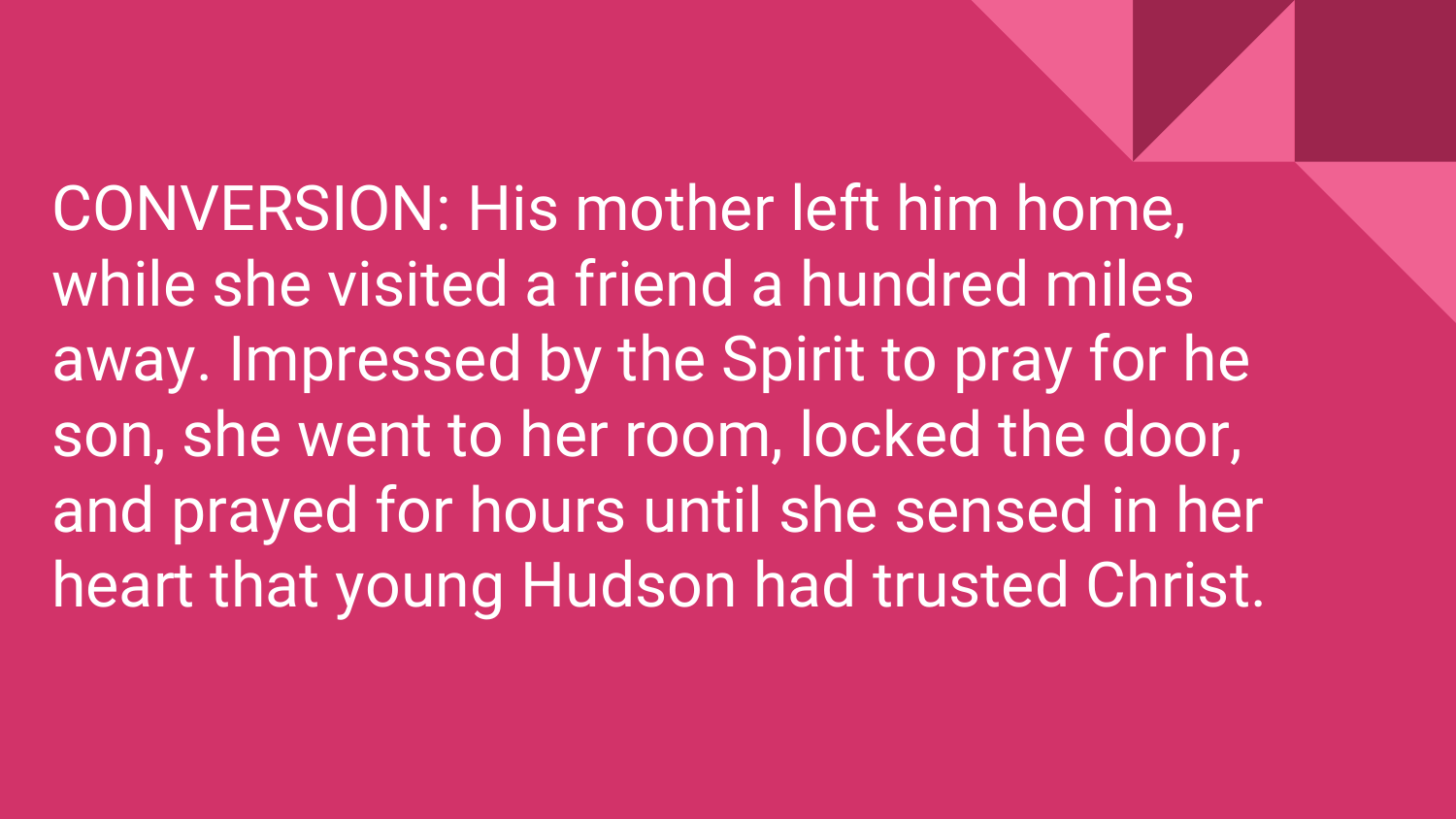Back at home Hudson had found a tract in his father's library. While he was reading, he was struck by the phrase "the finished work of Christ." Immediately the words of Scripture leaped into his mind: "It is finished!" (John 19:30)

**He fell to his knees and yielded himself to Christ; and when his mother returned home two weeks lather, she told him she already knew.**

**My mother, two "prayer warriors" and Romans 10:1-4**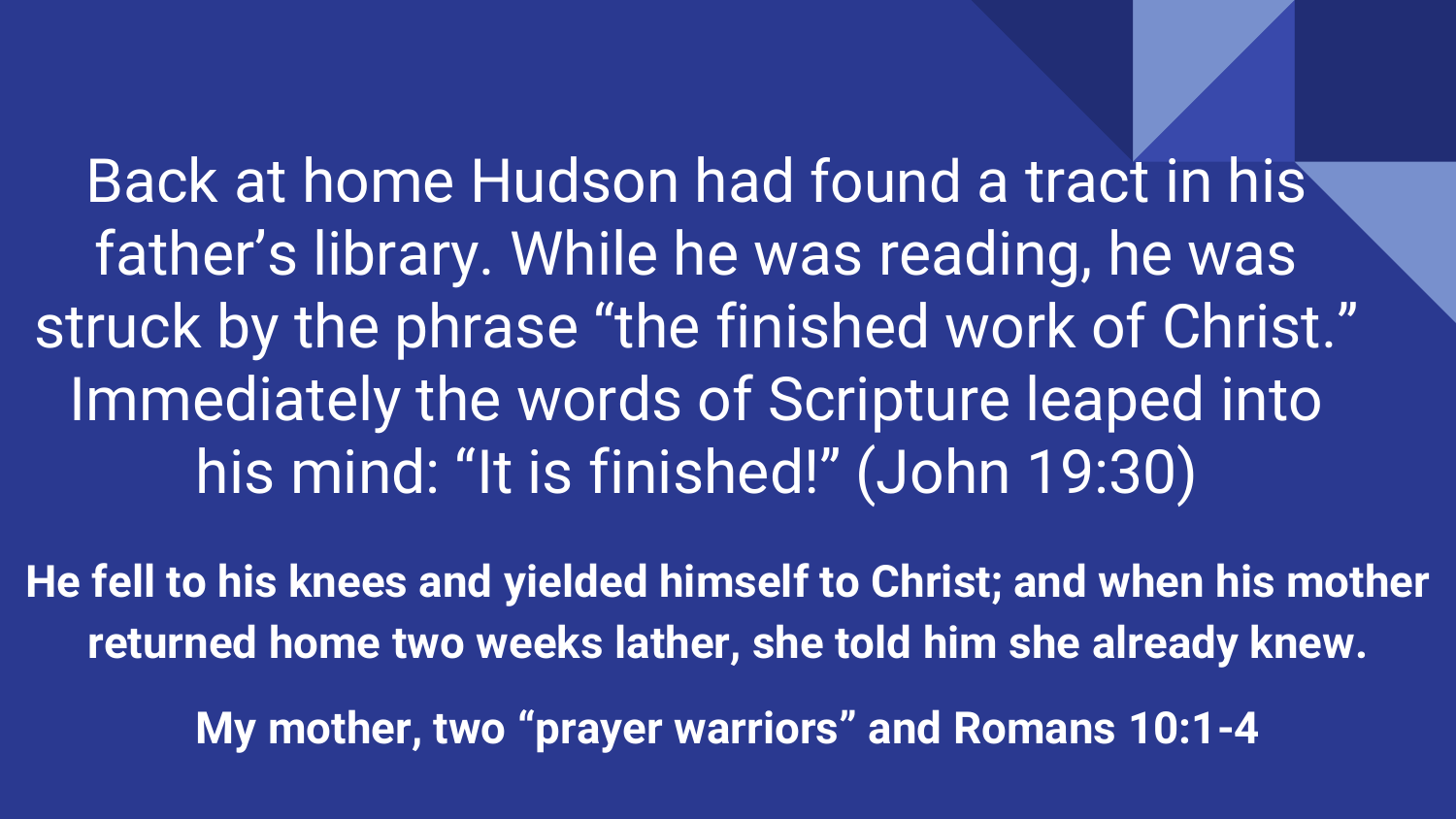Before God works *through* us, He works *in* us.

**"God prepares us for what He is preparing for us."**

Now Jesus himself was about thirty years old when he began his ministry. Luke 3:23 See Ephesians 2:10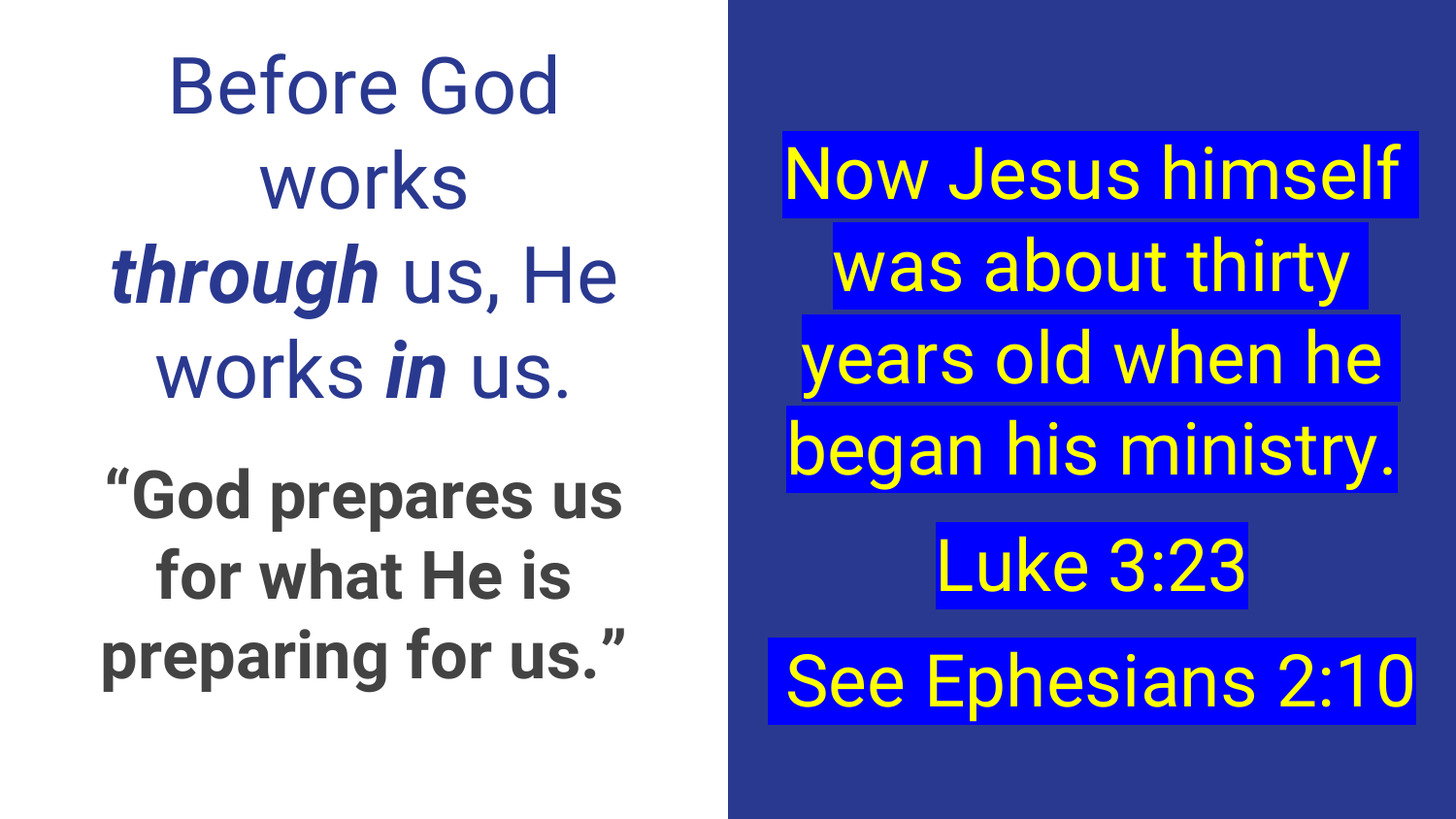September 19, 1853

**Let people see God working, let God be glorified, let believers be made holier, happier, brought nearer to Him, and they will not need to be asked to help. God's work done in God's way will never lack God's supplies.**

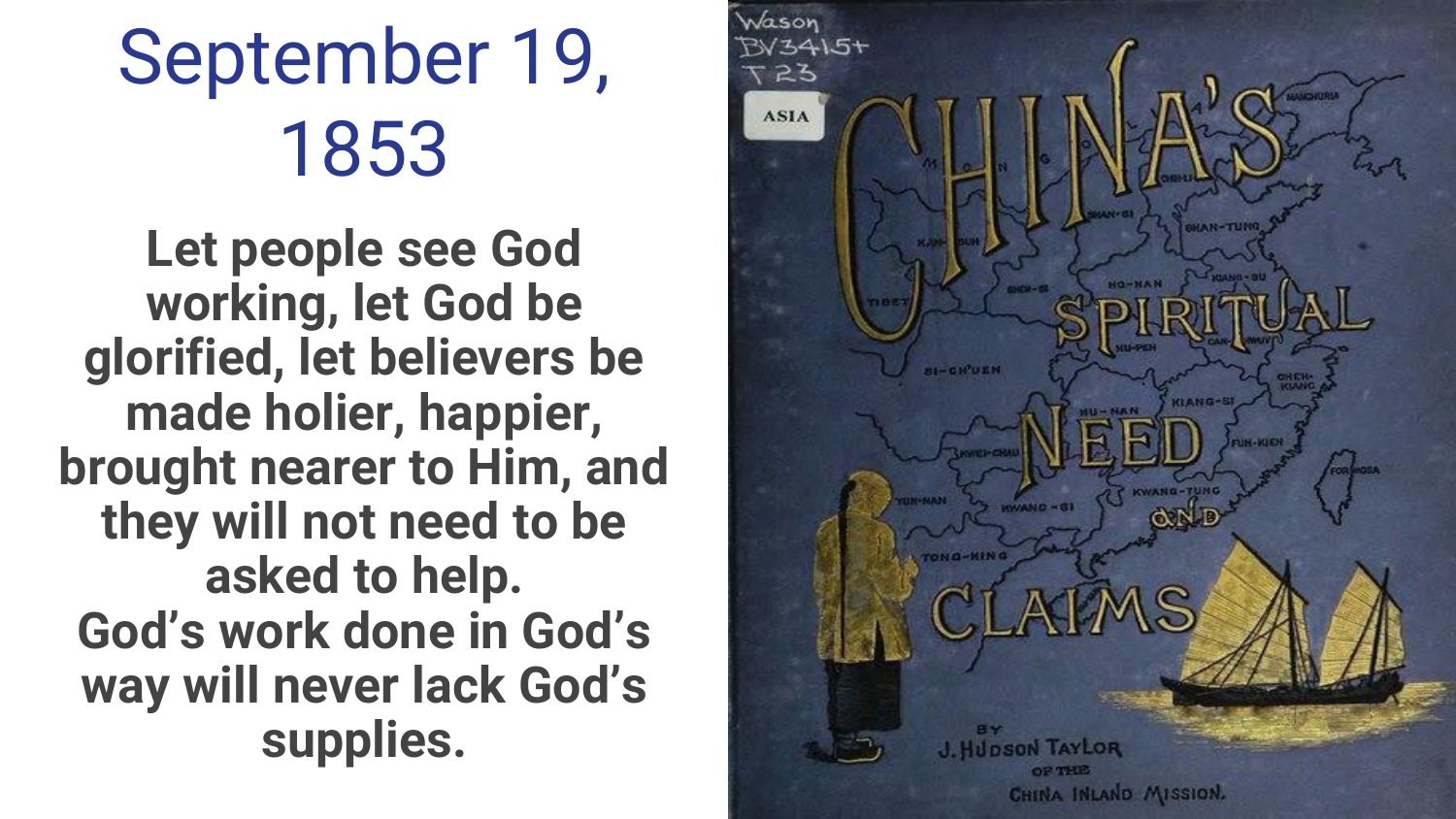January 20, 1858, Hudson Taylor married Maria Dyer. During the darkest hours of the mission, he was so discouraged to end his own life! Maria stood between Hudson and suicide. **"It is enough! Now Lord, take my life, for I am no better than my fathers!" He went into a cave, and spent the night in that place. "I alone am left; and they seek to take my life." -1 Kings 19**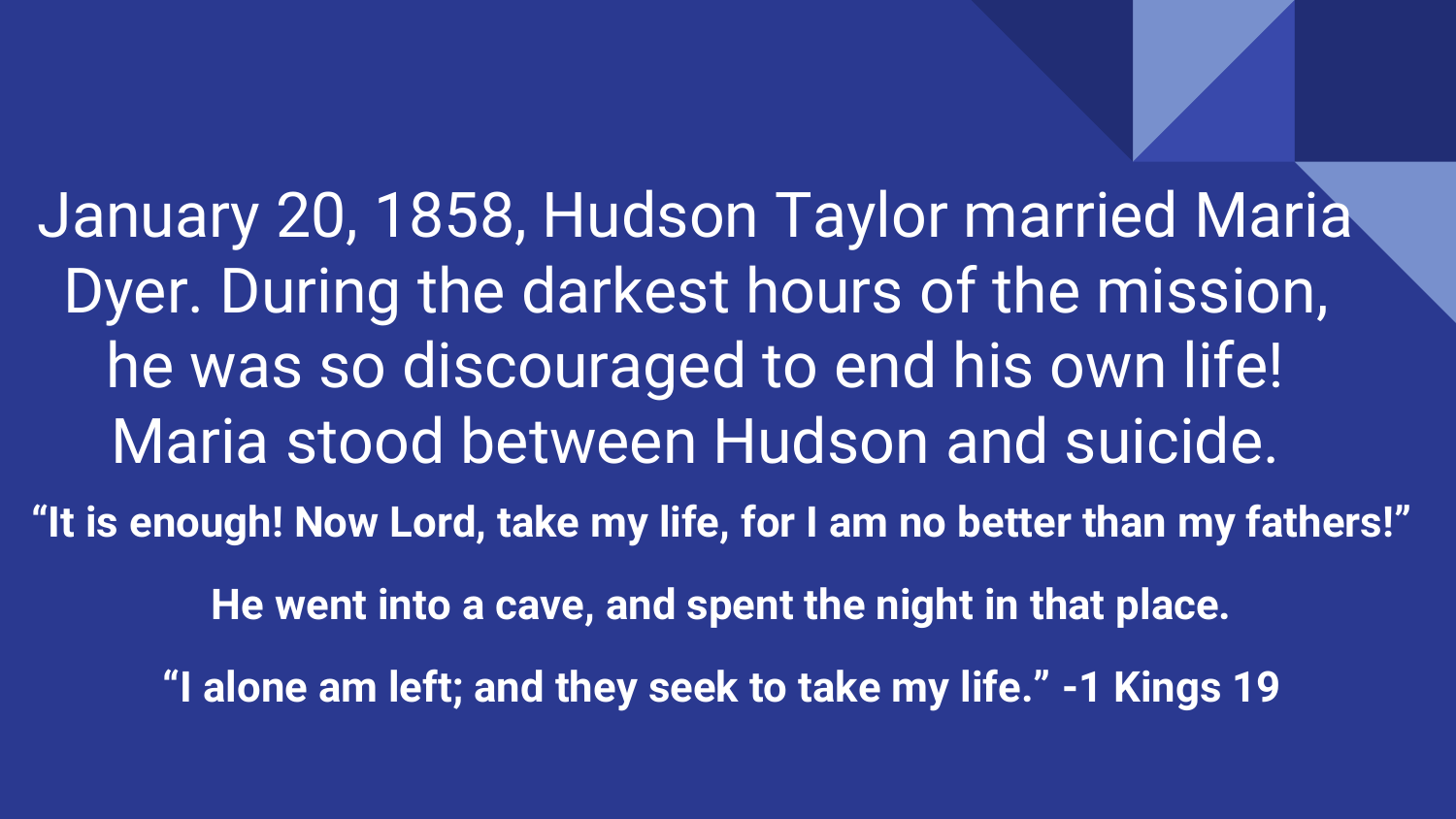## ● **HUDSON TAYLOR'S SPIRITUAL SECRET**

On Saturday, September 4, 1869, Taylor read in a letter from missionary John McCarthy, about the new freedom that had come into McCarthy's Life. The Christian life, he wrote, is "not a striving to have faith, but LOOKING OFF TO THE FAITHFUL ONE SEEMS ALL WE NEED; A RESTING IN THE LOVED ONE ENTIRELY, FOR TIME AND ETERNITY."

**"As I read,"** said Taylor, **"I saw it all. I looked to Jesus, and when I saw - oh how the joy flowed!"**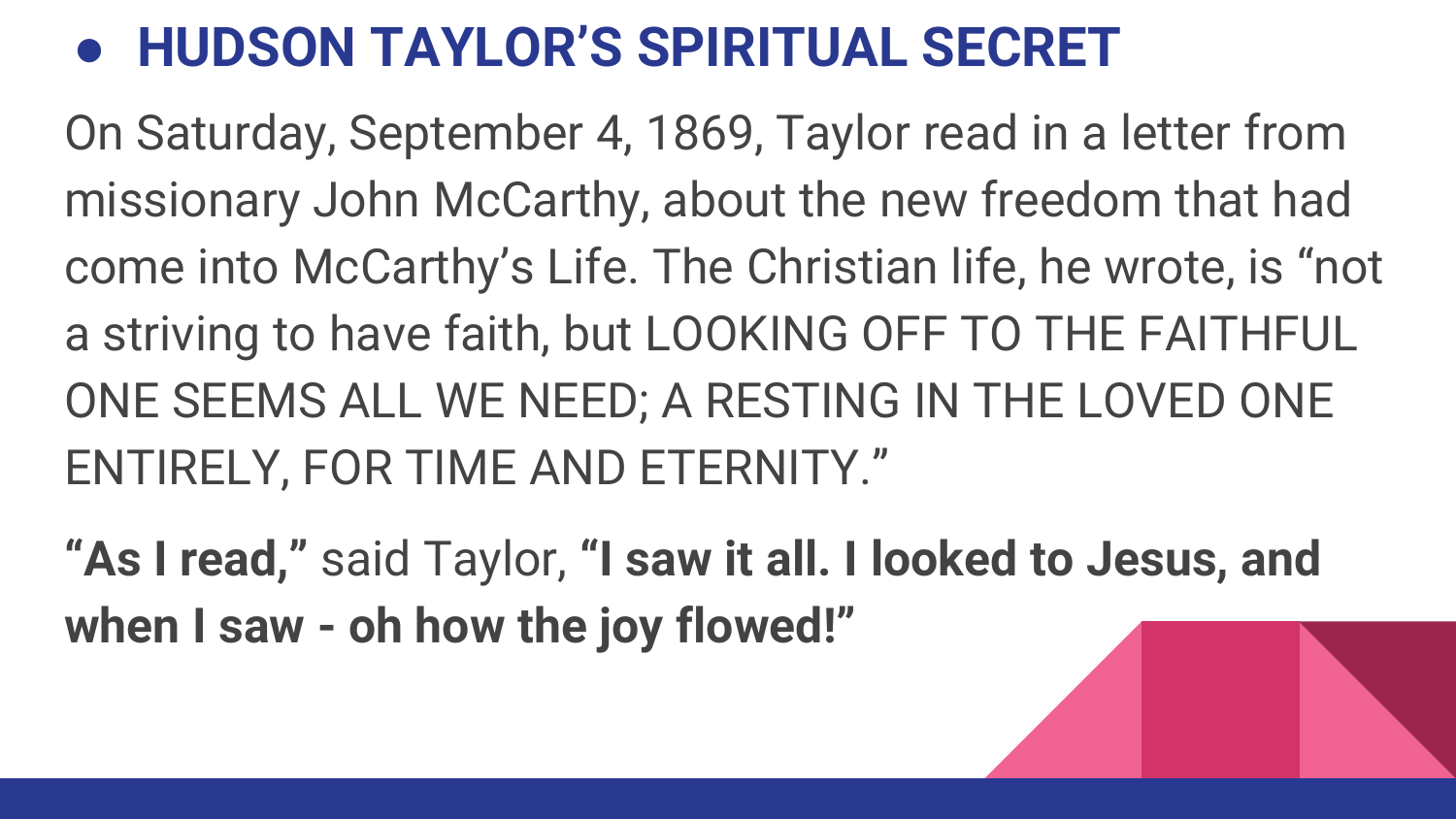## **EXCEEDINGLY ABUNDANTLY ABOVE ALL -Ephesians 3:20**

Hudson Taylor was the most widely used missionary in China's history. During his 51 years of service there, his China Inland Mission established 20 mission stations, brought 849 missionaries to the field (968 by 1911), trained some 700 Chinese workers, raised four million dollars by faith (following Mueller's example), and developed a witnessing Chinese church of 125,000. It has been said at least 35,000 were his own converts and that he baptized some 50,000. His gift for inspiring people to give themselves and their possessions to Christ was amazing.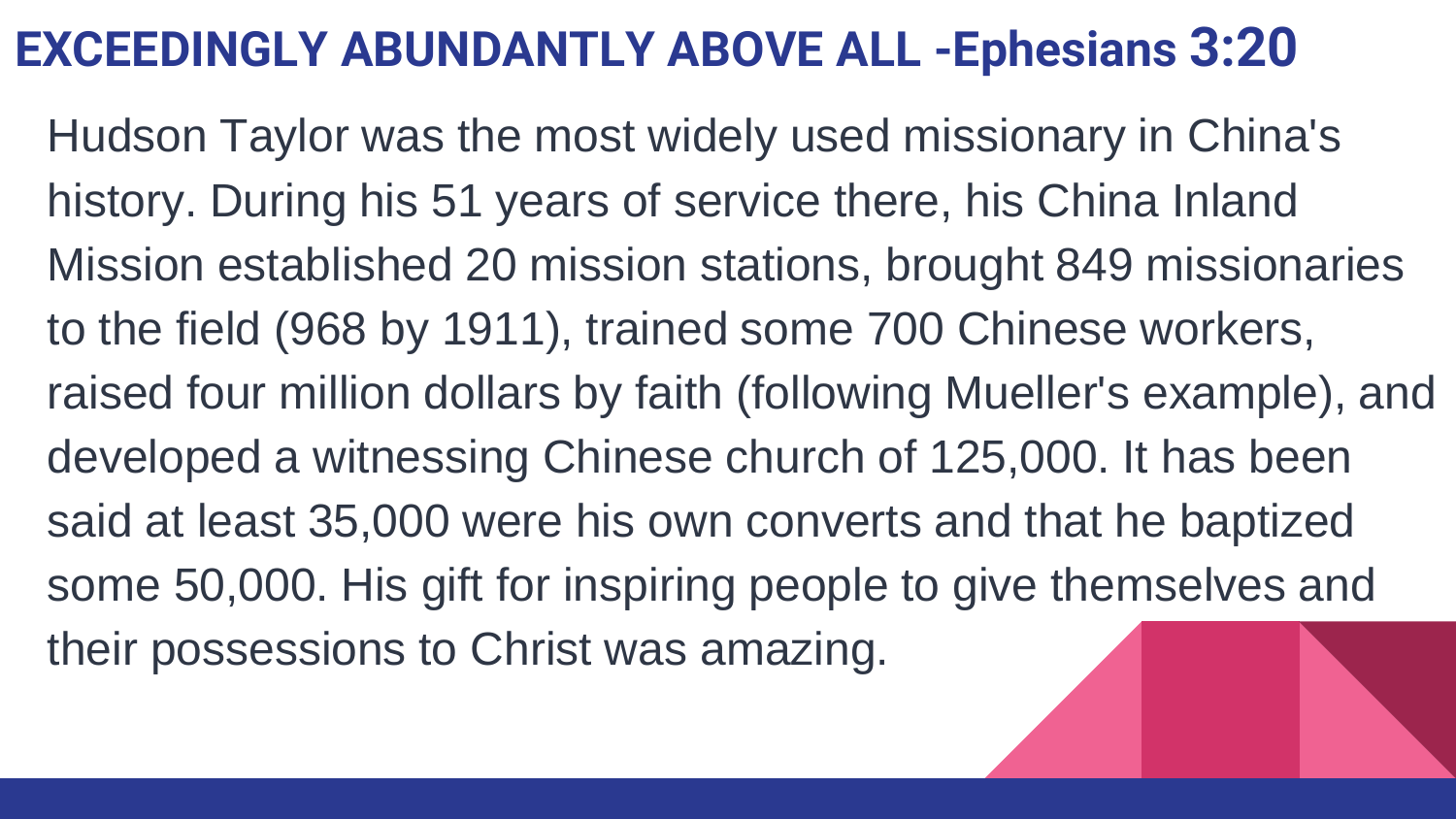…by faith Abel (and Hudson Taylor) still speak, even though (they are) dead. -Hebrews 11:3

In February 1905, Taylor sailed for China for the last time. After a tour of some of the mission stations, he died on June 3 at Changsha, Hunan, at the age of seventy-three.

**Today, about sixteen hundred missionaries work for what is now known as OMF International. Its international headquarters is in Singapore, and the mission is led by Patrick Fung, who is Chinese. The mission statement is: "We share the good news of Jesus Christ in all its fullness with East Asia's peoples to the glory of God."**